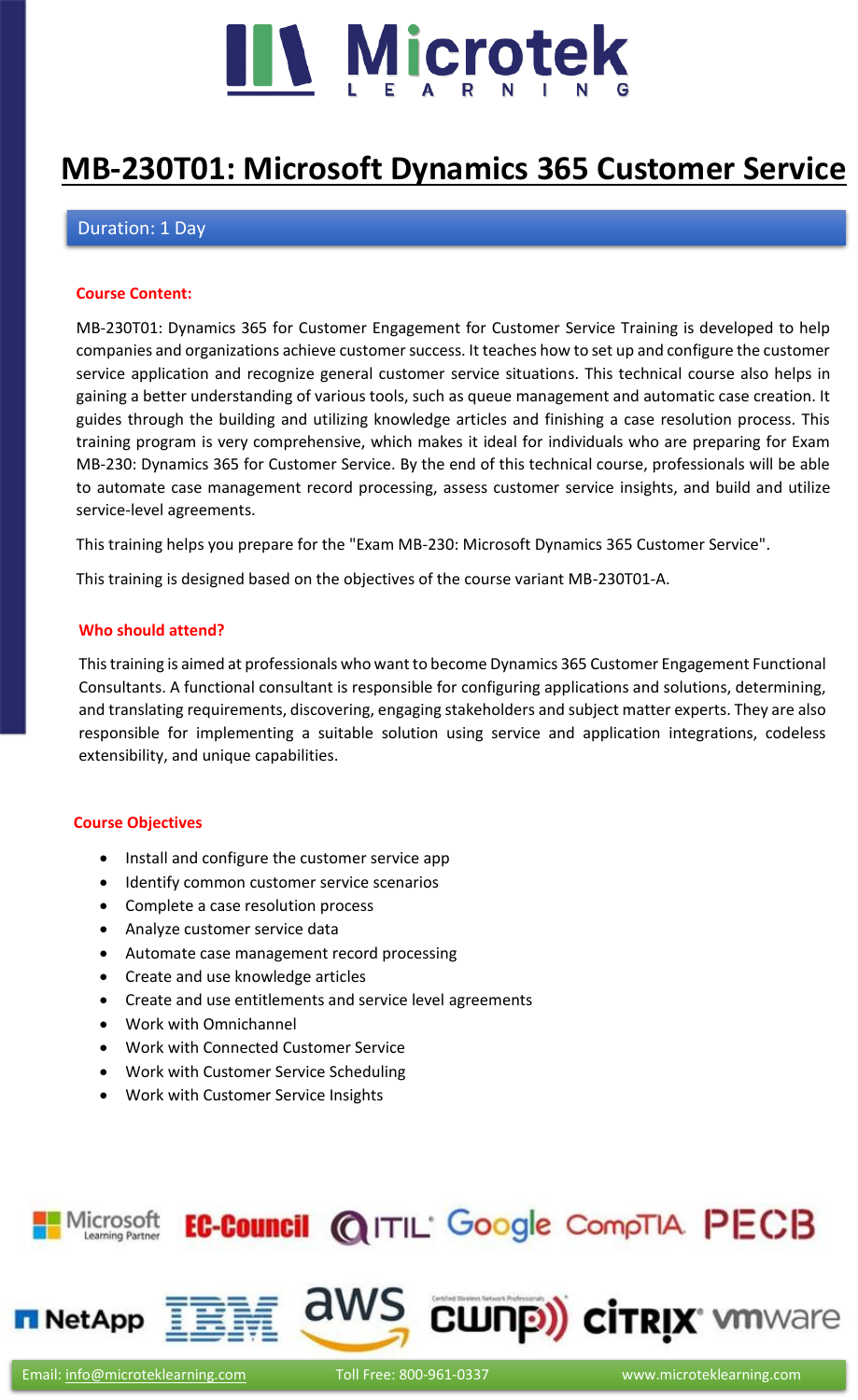

# **This training helps you prepare for the**

# **Exam MB-230:** Microsoft Dynamics 365 Customer Service

# **Prerequisites**

This course is designed for functional consultants working with Dynamics 365 Customer Service, or functional consultants who work with other Dynamics 365 apps who want to expand their knowledge of Customer Service.

# **Detailed Course Outline:**

# **Module 1: Customer Service Overview**

In this module you will learn the basics of customer service in Dynamics 365. We will install

and configure the application as well as learn about security roles, related applications, and

# analytics.

# **Lessons**

- Lesson 1: Create case records
- Lesson 2: Related service apps
- Lesson 3: Analytics for service
- Lesson 4: AI for service
- Lesson 5: Configuring customer service

After completing this module, students will be able to:

- Install and configure the customer service application.
- Identify common customer service scenarios.

# **Module 2: Case Management**

In this module you will learn how to open and resolve customer service cases, both manually

and with automation.

# **Lessons**

- Lesson 1: Case management overview
- Lesson 2: Creating case records
- Lesson 3: Queue management
- Lesson 4: Case routing
- Lesson 5: Resolving cases

After completing this module, you will be able to:

- Open and resolve customer service cases.
- Automate case creation and routing.

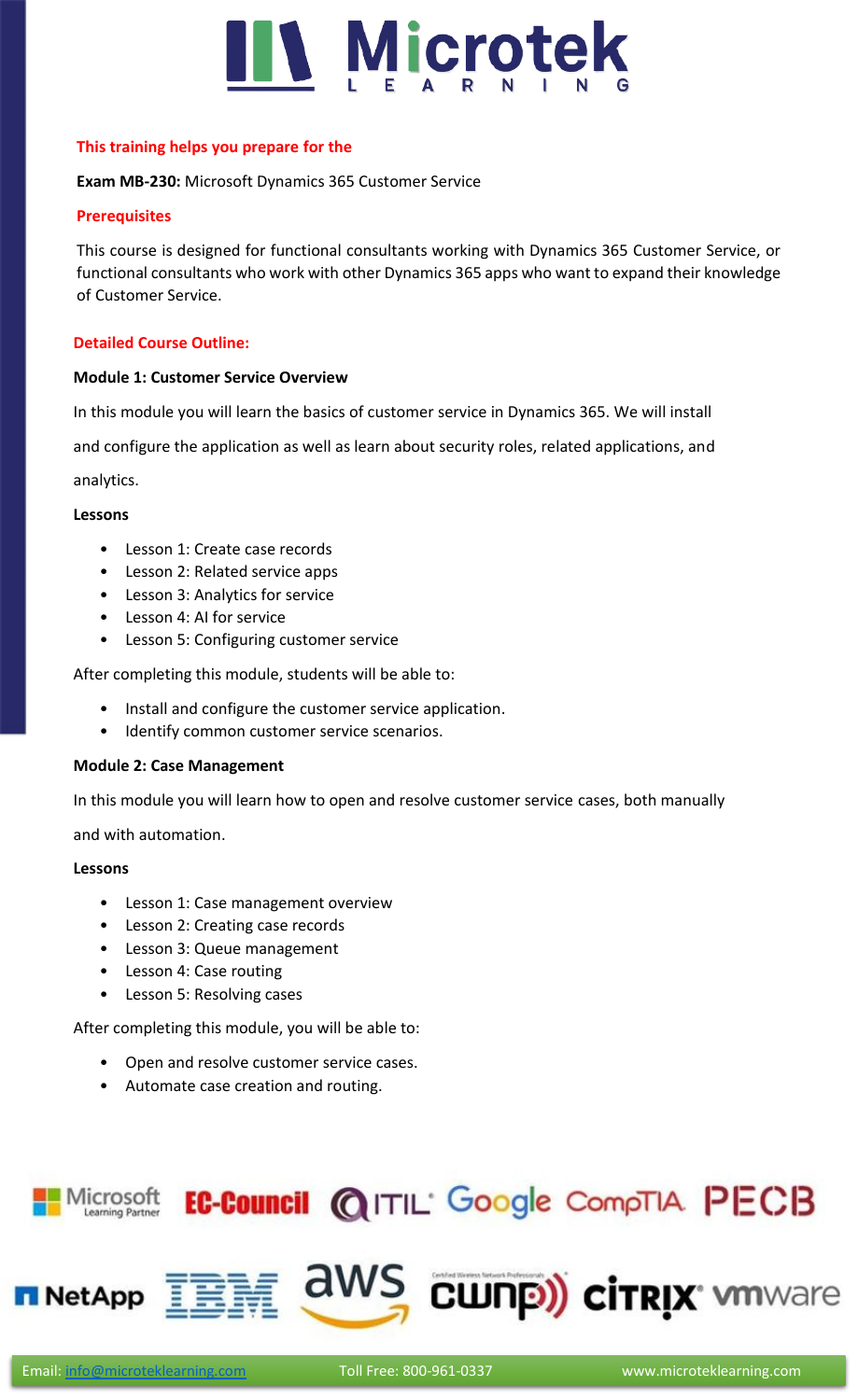# **Nicrotek**

# **Module 3: Service Level Agreements and Entitlements**

In this module you will learn how to define and use entitlements and entitlement templates

as well as service level agreements and how these tools enable case resolution.

# **Lessons**

- Lesson 1: SLA and entitlement overview
- Lesson 2: Create and manage entitlements
- Lesson 3: Create and manage SLAs

After completing this module, you will be able to:

- Create and use service level agreements.
- Create and use entitlements.

# **Module 4: Knowledge Management**

In this module you will learn how to create and use knowledge management. Additionally,

you will learn the lifecycle of knowledge articles.

# **Lessons**

- Lesson 1: Knowledge management overview
- Lesson 2: Authoring and organizing
- Lesson 3: Use knowledge content
- Lesson 4: Manage knowledge content

After completing this module, you will be able to:

• Create and manage knowledge content.

# **Module 5: Omnichannel**

In this module, you will learn how to work with Omnichannel for Dynamics 365 Customer

Service.

# **Lessons**

- Lesson 1: Get Started
- Lesson 2: Entity record routing
- Lesson 3: Routing and work distribution
- Lesson 4: Configure message channels
- Lesson 5: Deploy chat widgets
- Lesson 6: Create smart assist solutions
- Lesson 7: Integrate a Power Virtual Agents bot
- Lesson 8: Productivity tools